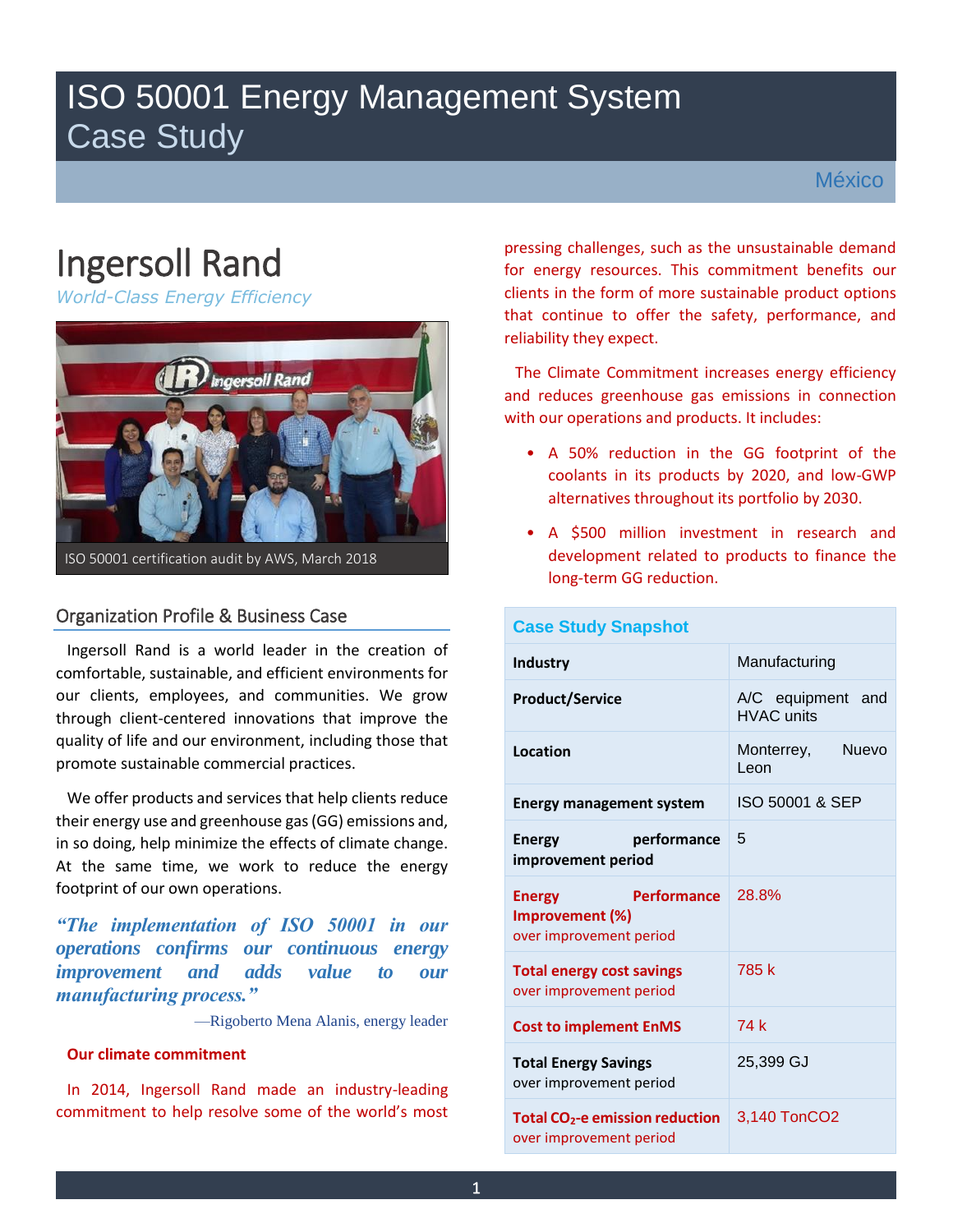## • A 35% reduction in the greenhouse gas footprint of its own operations by 2020.

For Mexico and **Ingersoll-Rand Manufactura S. de R.L. de C.V.**, the path to the implementation of energy management started on 3 February 2016 when the company formally joined the North American Energy Management Pilot Program (NAEMPP) of the Commission for Environmental Cooperation (CEC).This program, implemented in partnership with the Comisión Nacional para el Uso Eficiente de la Energía (CONUEE) of Mexico, the Department of Energy (DOE) of the United States and Natural Resources Canada, was created for private-sector industrial facilities in Canada, the United States, and Mexico with a focus on promoting the adoption of standard ISO 50001 & Superior Energy Performance<sup>®</sup> (SEP)  $-$  systems occupying a position of international leadership in energy management — and achieving certification under these standards.

The support of the CEC, assistance from CONUEE, and the energy-related technical support, experience, and knowledge provided by the Georgia Institute of Technology (Georgia Tech) made it possible to concretize the structure of the organization's energy management system.

At **Ingersoll-Rand Manufactura S. de R.L. de C.V**., it is our mission to develop comfort and efficiency solutions with sustainable, competitive, high-quality products, using the most advanced technology and operational excellence; to go beyond the needs of our clients and add value for our shareholders with the commitment and talent of our people. Our vision is to be a global leader in operational excellence and the best working team.

#### Business Benefits

At **Ingersoll-Rand Manufactura S. de R.L. de C.V.**, we can now say that we possess the tools and knowledge necessary to administer energy resources, which are a fundamental aspect of manufacturing operations. This is the first and only Ingersoll Rand facility in the Americas to obtain both certifications (ISO 50001 and Superior

Energy Performance Platinum Level) in energy management.

The SEP program administered by DOE consists of a certification scheme for auditing of energy savings in facilities holding ISO 50001 certification. Organizations can use this program as a guide to the improvement of their energy performance, so that they achieve continuous energy efficiency improvement in their facilities with attractive returns on the investment.

With the adoption of this system, we have achieved an 8.1% decrease in our average annual energy consumption, in addition to US\$152,000 in savings due to the implementation of improvements and projects derived from the various activities carried out by the system, including periodic measurement, review, and analysis of energy consumption, energy audits, and energy planning.

Operational excellence has been maintained at Ingersoll Rand with the use of the DMAIC methodology:

- $\checkmark$  **D**efine the problem
- $\checkmark$  **Measure the impacts**
- $\checkmark$  **A**nalyze the causes
- **I**mplement the improvements
- $\checkmark$  **Control the solutions**

In this way, and working assertively, we successfully detected areas of opportunity, including energy consumption. In addition, our "A3" planning and problem-solving tool enables us to stratify the steps to be followed so as to address this area of potential improvement continuously over time. The steps are divided into nine focus boxes in order to ensure effective progress on the analysis of the actions and their results, so that we can effectively correct any deviations before they adversely affect the desired final outcome.

The structure of ISO standards based on the wellknown Deming cycle (Plan-Do-Check-Act) did not disrupt the industrial dynamic of operations in the organization; quite the contrary, it specifically and singularly helped solidify our management model since, by its very nature, it served to configure  $-$  step by step, phase by phase  $-$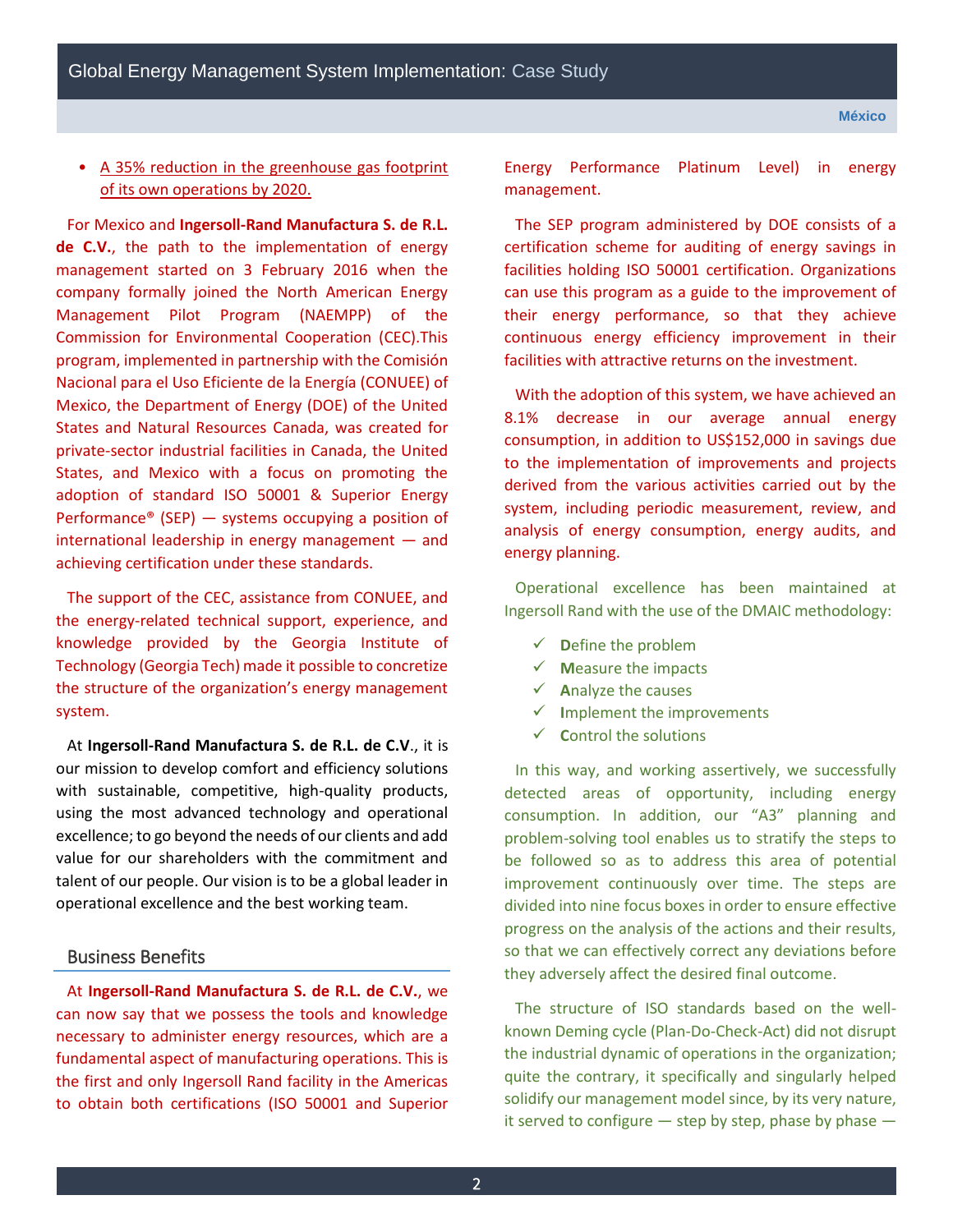each and every clause of ISO 50001 using the DMAIC and A3 methodologies deployed by Ingersoll Rand across all its strategic business units. The comprehensive model is shown in the following figure:

| <b>DMAIC</b>                | DMAIC-A3                                                                                                                                                                                                                                                |                                       | ISO 50K                                               | <b>SFP</b>                               |
|-----------------------------|---------------------------------------------------------------------------------------------------------------------------------------------------------------------------------------------------------------------------------------------------------|---------------------------------------|-------------------------------------------------------|------------------------------------------|
| Definir del                 | You have indicated there is a problem- now prove it Why?<br>What are the impacts?                                                                                                                                                                       | A3 Box 1: Define<br>the problem       | 4.3 Politica                                          | Stop 1 Engage                            |
| problema.                   | Why is it a problem? What is the process affected?<br>What are customers saying?<br>- What is the target state / goal of the project?                                                                                                                   | A3 Box 3: Target<br>State             | Encrgética                                            | management                               |
| Medir los impectos          | - You have proved there is a problem, now use facts and data to show current performance<br>(financial, time, quality, c/set) Why?<br>- This is the basis (baseline measures).<br>from which you will prove improvements.                               | A3 Box 2:<br>Broakdown the<br>problem | 4.4 Plancación                                        | Step 2 Plan for<br>Energy<br>management  |
| Analizar las causas         | - You have base measures (abnormalities in performance), now find what is causing this.<br>- The root causes will help develop information about potential solutions<br>A3 Box 4: Root Cause Analysis                                                   | A3 Box 5: Solution Approach           | Energética                                            | Stop 3 Implement<br>Energy<br>management |
| Implementar<br>las mejoras  | - You have identified potential solutions now stress test if they will work<br>Eveluate process improvements and results - tweak or find new solutions if necessary.<br>A3 Box 6: Rapid Experiments                                                     | A3 Box 7: Completion Plan             | 4.5 Implementación<br>y Operación<br>4.6 Verificación | Stop 4 Mesaure<br>the results            |
| Controlar las<br>soluciones | - You have tested and implemented solutions now maintain improvement gains<br>- Compare processes before and after changes (using Measure Phase baselines)<br>- Communicate and train people in the new Standard Work -- monitor (Leader Standard Work) |                                       | 4.7 Revisión por la<br>Dirección                      | Stop 5 Roviow<br>for continual           |
|                             | A3 Box 8: Confirmed Results & process                                                                                                                                                                                                                   | A3 Box 9: Insights and Actions        |                                                       | improvement                              |
|                             |                                                                                                                                                                                                                                                         |                                       |                                                       |                                          |

*Illustration 1. Energy management model of Ingersoll Rand Manufacture* 

#### Plan

During the preparation and implementation of the EMS, the basis of the system was progressively put in place with the support of senior management. In addition, a multidisciplinary team was formed with attributes and functions that enriched the development of the system.

Illustration 2 depicts the time period and each of the steps followed for the implementation of the EMS.



*Illustration 2. EMS implementation timeline* 

To this end, an internal energy committee was formed at the Monterrey plant, bringing together the necessary talents and profiles so that, over a period of slightly more

than 18 months, under the guidance, supervision, and coaching of experts from the Georgia Tech energy management department, the full energy management cycle was implemented under the Deming continuous improvement structure set out in ISO 50001 and ANSI/MSE 50021 (SEP). In tandem, energy audits of the plants were conducted to assist with the analysis of the energy data as well as the identification of the USEn. In our case, these are the three most important systems for our energy consumption and its variables (HDD, CDD, °C, production units, air compressed). We identified them thanks to a tool provided under NAEMPP that serves to statistically ascertain the relationship with the consumption of each system. Simple energy performance indicators, such as kwh/unit produced, were established.

A review of historical consumption patterns shows a stable cyclical trend, and a consideration of the necessary specifications established for the baseline (2013 year) as per MSE 50021 helped us establish those of our EMS.

Companies that also participated in the NAEMPP included Cummins, Arcelor Mittal, and 3M, amongst others. The workshops were held on the premises of CONUEE in Mexico City; the training, understanding, and analysis sessions focusing on ISO 50001 and ANSI/MSE 50021 were held in 2016 and the first half of 2017. The organizational contexts for each particular sector were discussed, and best energy-related manufacturing practices were shared on the basis of the combined experience of the experts who participated actively in these workshops. The final session consisted of training on the practical aspects of internal auditing and final system documentation and was held at Ingersoll Rand Manufactura S. de R.L. de C.V. in the city of Monterrey, Nuevo Leon.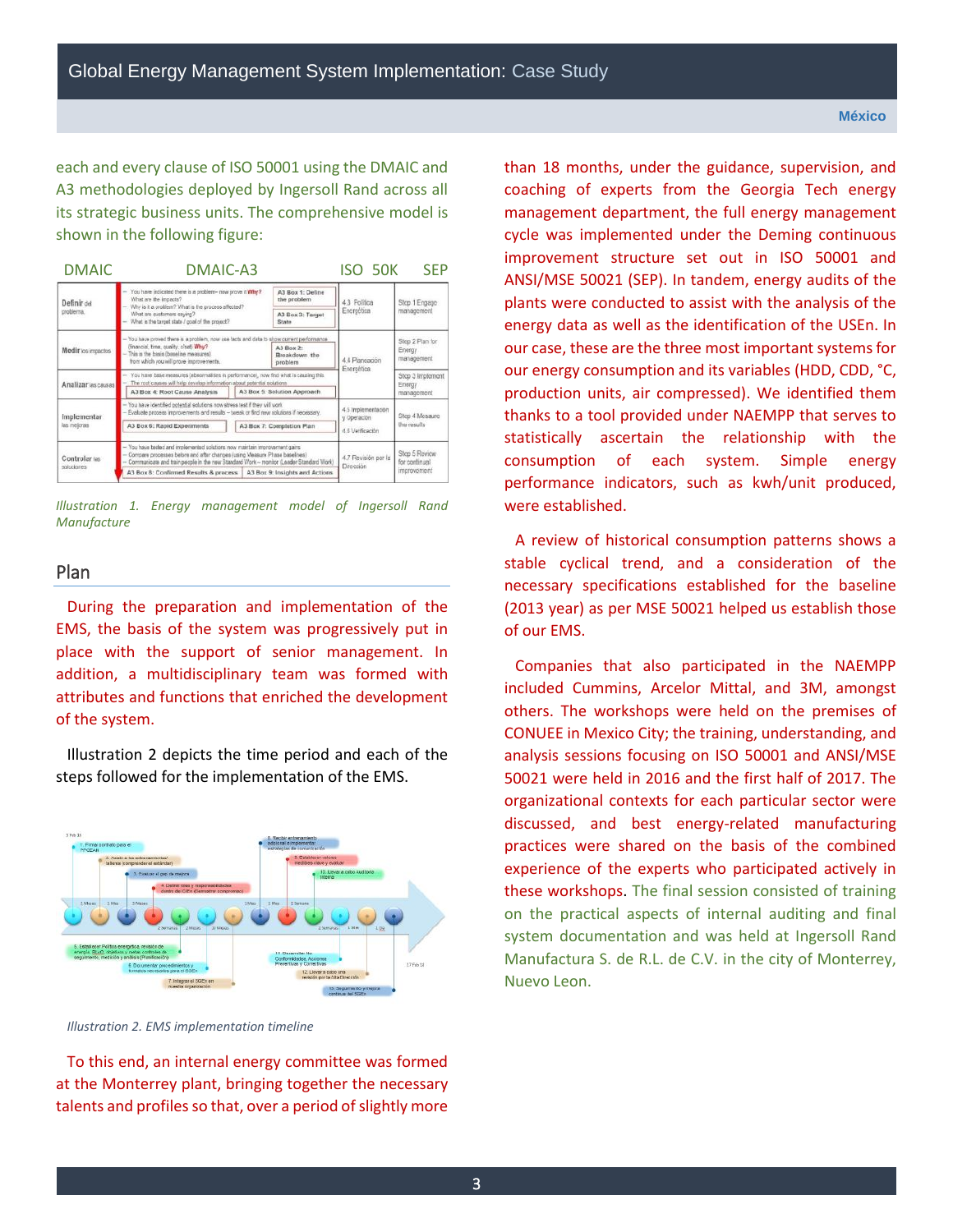| Puntos relevantes del programa                                                                | Calendarización                   |
|-----------------------------------------------------------------------------------------------|-----------------------------------|
| Preparación, vía seminario web, de la infraestructura<br>para la instrumentación del proyecto | Febrero a marzo de 2016           |
| Fase de instrumentación I: "Planificar"                                                       | Abril a agosto de 2016            |
| Fase de instrumentación II: "Hacer"                                                           | Septiembre a octubre de 2016      |
| Fase de instrumentación III: "Verificar" y "Actuar"                                           | Noviembre de 2016 a marzo de 2017 |
| Fase de instrumentación IV: Medición y evaluación                                             | Abril a junio de 2017             |
| Seminarios web de capacitación mensuales y<br>conferencias telefónicas de asesoramiento       | Durante todo el programa          |
| Revisión de informes trimestrales                                                             | Durante todo el programa          |
| Revisión documental externa y retroalimentación                                               | Durante todo el programa          |

*Illustration 3. Stages of the NAEMPP* 



*Illustration 4. Participants from Ingersoll Rand Manufacture and NAEMPP coaches at CONUEE* 

#### Do, Check, Act

The internal energy committee of **Ingersoll-Rand Manufactura S. de R.L. de C.V.** is made up of Rigoberto Mena Alanís (senior management representative), Estefania Espinoza Treviño, Wendy Regalado Cruz, David Torres Medina, and Jesus Hernandez Caballero. These employees are in charge of deploying the EMS implementation strategy throughout the facility as per what was learned in the initial phases of the NAEMPP learning network, with follow-up and technical support as needed from Randy Green and Sandra Enciso (Georgia Tech). Through progress report sessions held remotely a solid EMS structure has gradually been put in place and taken its first steps in line with the organization's strategic objectives.



*Illustration 5. Esquema*

From February 27 to March 2, 2018, third-party (external) auditing was performed by Advanced Waste Management, Inc., a US-based auditing firm, resulting in a recommendation for certification of the EMS as per ISO 50001:2011 and ANSI MSE 50021 Superior Energy Performance of the US Department of Energy.

|                                                          |            |          | Ingersoll-Rand Manufactura, S. de R.L. de C.V.<br>Av. Nafta #750, Parque Industrial Stiva Aeropuerto, 66600 Apodaca, N.L.               | SCOPE OF CERTIFICATION: Manufacturing of Components and Units for Air Conditioning Systems                                                                                |                                                                                                                                                                                                                                      |  |
|----------------------------------------------------------|------------|----------|-----------------------------------------------------------------------------------------------------------------------------------------|---------------------------------------------------------------------------------------------------------------------------------------------------------------------------|--------------------------------------------------------------------------------------------------------------------------------------------------------------------------------------------------------------------------------------|--|
|                                                          |            |          | and conditions of AWMS Rights and Duties document.                                                                                      |                                                                                                                                                                           | .<br>Having been exercised in detail for conformance to the requirements of GG 50001: 2011, and having been determined by Advertisement Sydems, and the man of the format Sydems of the format<br>House of the Conformation Book, to |  |
|                                                          | 03/13/2018 | Carrossi | 03/13/2018                                                                                                                              | Re-ortification                                                                                                                                                           | 03/13/2021                                                                                                                                                                                                                           |  |
| Richard A. Ellis, Ph.D.<br>Chairman & Majority Principal |            |          | CERTIFICATION #: En00277                                                                                                                |                                                                                                                                                                           | Himm, TN 37343<br>423-843-2204                                                                                                                                                                                                       |  |
|                                                          |            |          | Fey, Suite: 05/14/3018                                                                                                                  |                                                                                                                                                                           |                                                                                                                                                                                                                                      |  |
|                                                          |            |          | Certification<br><b>Conferred Upon</b><br>SCOPE OF CERTIFICATION.<br>Manufacturing of Components and Units for Air Conditioning Systems | <b>SUPERIOR ENERGY</b><br><b>PERFORMANCE</b><br>Ingersoll-Rand Manufactura, S. de R.L. de C.V.<br>Av. Nafta #750, Pargue Industrial Stiva Aeropuerto, 66600 Apodaca, N.L. |                                                                                                                                                                                                                                      |  |
| Cent                                                     |            |          |                                                                                                                                         |                                                                                                                                                                           | ie besowiech is druke zudenwerte de oppment d'hyster lingy Helman 2017, wil bete ben dennind ly Alaunt Watchlangenet Jenna, horpoord, th<br>Hoten John to in andenne wit di period of disenals to Engy Mangenativen die oppinten     |  |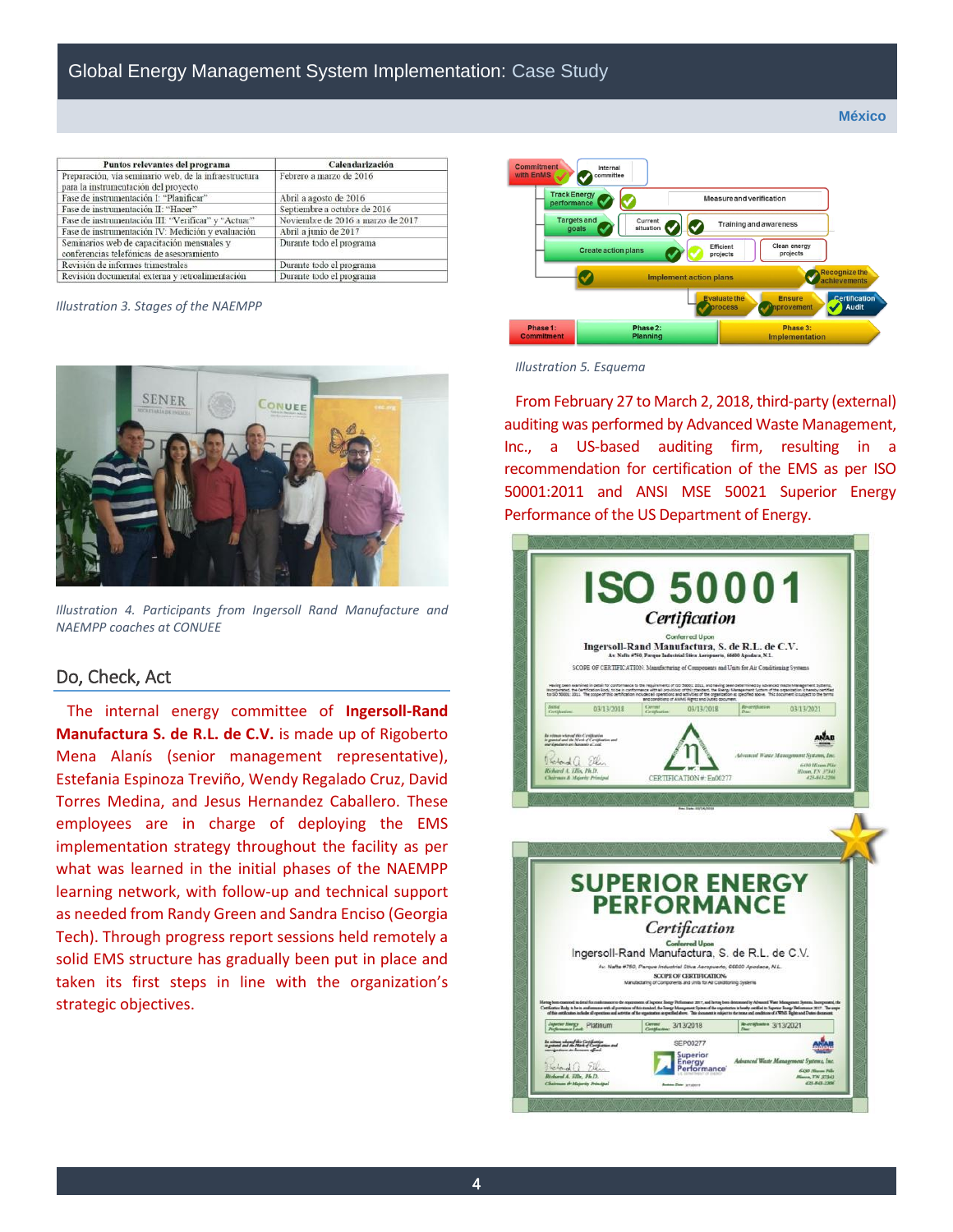#### **Cost-benefit analysis**

The investment in the EMS considered short-term aspects such as:

- Pilot program for the implementation of EMS in North America.
- Sub-measure infrastructure (Boomerang Energy).
- Skill building.
- Third-party auditing (AWMS).

These helped to develop competencies which, in combination with the initiatives of the CONUEE learning networks, are now bolstering and solidifying energy management in our facilities. This represents a benefit not only in economic terms but also in terms of knowledge innovation, teamwork, and synergy aligned with the values of Ingersoll Rand.



*Illustration 6. Energy consumption behavior and energy saving 2013- 2017.*

The energy improvement achieved up to 2018 was consolidated with the implementation of the ISO 50001 EMS, yielding over \$785,000 in savings, in addition to lower energy consumption and greenhouse gas emissions.

As part of NAEMPP, We received statistical training to and tools needed to demonstrate energy performance improvement in compliance with the Superior Energy Performance Measurement and Verification Protocol (SEP M&V Protocol). We did some statistical regressions. We use GT EnPI Tool from GTech and Energy Performance Indicator Tool from U.S. Department of energy to demonstrate our energy performance improvement.

*"ISO 50001 has enabled us to assess energy performance as a key component of manufacturing operations"*

—Rigoberto Mena Alanís, Maintenance Manager

# **Measures to maintain control of operations and prolong energy performance improvements**

We concluded that in order to achieve successful control of energy in an operational context, we must:

- Deploy a culture of strong energy performance in all manufacturing operations as a component of the operational excellence already existing in the organization.
- Raise awareness to the importance of operational control among persons directly responsible for or involved in significant levels of energy use (USEn).

Intensive communication concerning the goals, objectives, and gains made with the EMS and the importance of their participation in order to achieve these.

#### **Keys to success**

- Continually advocate for a system focus.
- Call for constant leadership and commitment.
- Involvement of EMS in activities under the control of the organization.
- Benefit all departments involved, all types and spheres of support for the manufacturing operation.
- Ensure that all members of the organization understand the optimal energy performance that is being implemented.